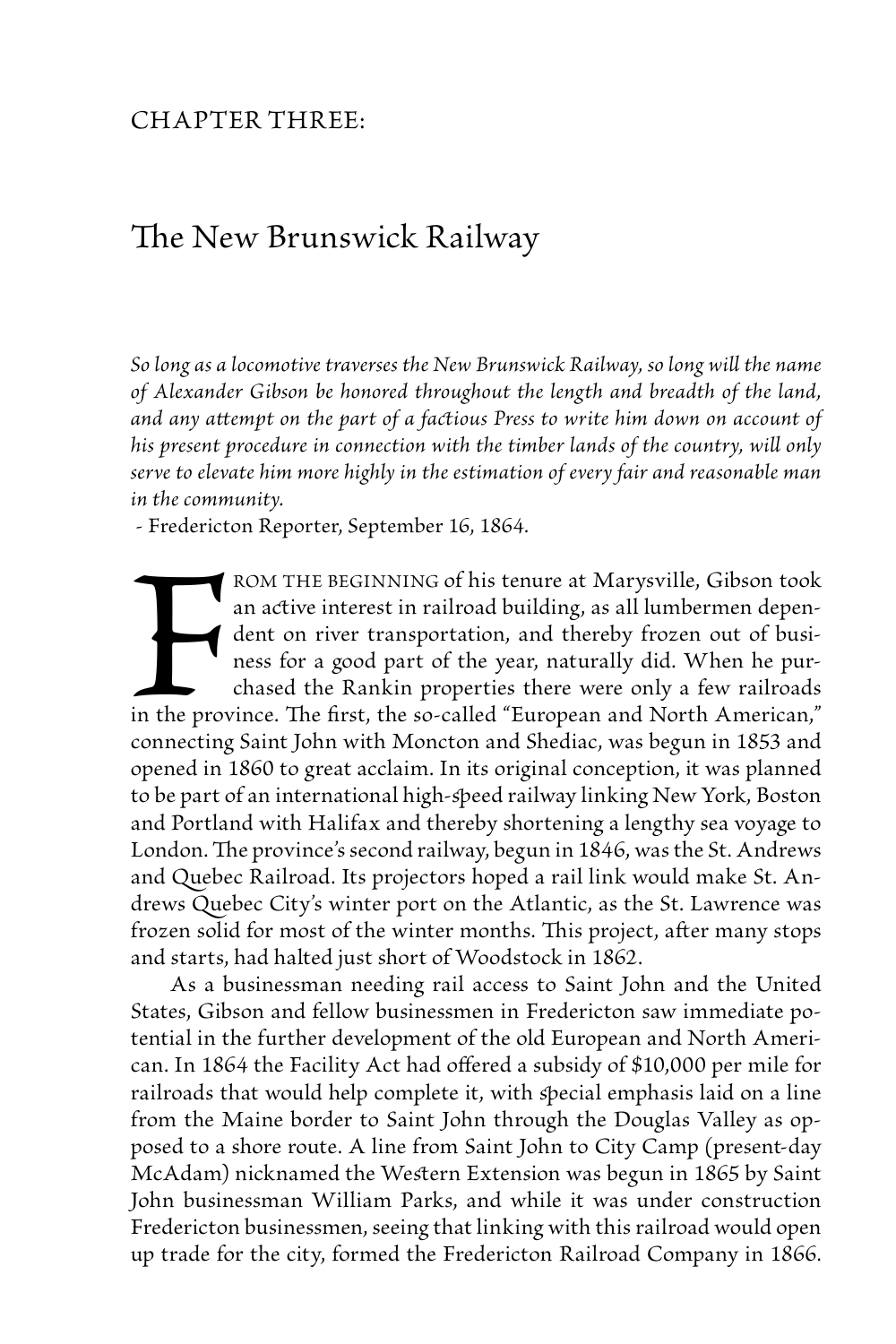Eventually it was decided that Hartt's Mills (Fredericton Junction) would be the best location for a junction point.

The *Fredericton Reporter* described the new Company's first meeting as "the first murmurings of an agitation which is destined to ring throughout the length and breadth of the land." That pronouncement did not sound grandiose at the time, for Fredericton was effectively landlocked for five months of the winter when the river was frozen and all traffic to Saint John had to be conducted by either ice-road on the Saint John River or the ancient Nerepis stage route. One alderman pointed out the unfortunate necessity of Fredericton businessmen having to bid before the river congealed at prices which might be lower later on, as for example, in the case of a gentleman who purchased 1,500 barrels of pork, but shortly after the river froze saw prices drop by one dollar per barrel leaving him with a straight loss of \$1,500. Another complained that he personally had experienced the effects of winter isolation, having had to import a wife from the United States, and little doubted that if all the other councillors had to import their wives from the United States, there would soon be a locomotive running to Hartt's Mills.

 In March 1866 Gibson put down a \$40,000 bond to the Commercial Bank of New Brunswick to secure a mortgage on four properties just to the south of Fredericton along the Saint John River, the route the newly proposed Fredericton Branch Railway was to take. These comprised about 13 acres and contained mills and mill buildings conveyed to Charles McPherson, George Morrissey, and Alexander Shives in 1852. He also took over the lease of a contiguous lot from millman John Morrison. (Later, at the termination of the lease in 1871, Morrison would secure full possession of these properties from Gibson and re-open them as the Phoenix Mill, one of the larger sawmills in the area.) Just below this mill site was another mill known later as the Victoria Mill, alongside which the railway was also to pass. Gibson became a director with the Fredericton Railroad Company in 1867, with Fredericton High Sheriff Thomas Temple as President and A. F. Randolph Treasurer, both of whom, like Gibson, were lumbermen and businessmen of considerable means. Contracted to build the line were lumberman John Pickard, Liberal member for York, and Egerton Burpee of Saint John, chief engineer also on the Western Extension. Mr. Burpee was the brother of noted businessman and politician Isaac Burpee of Saint John, a close personal friend of Gibson's.

 Gibson was not reported as being at the official sod turning which took place in November, 1868, at Salamanca Lodge Gate near the city limits, where, in a ring roped off for the purpose, Mrs. William Needham, wife of the newly elected member for York, himself a stockholder in the railroad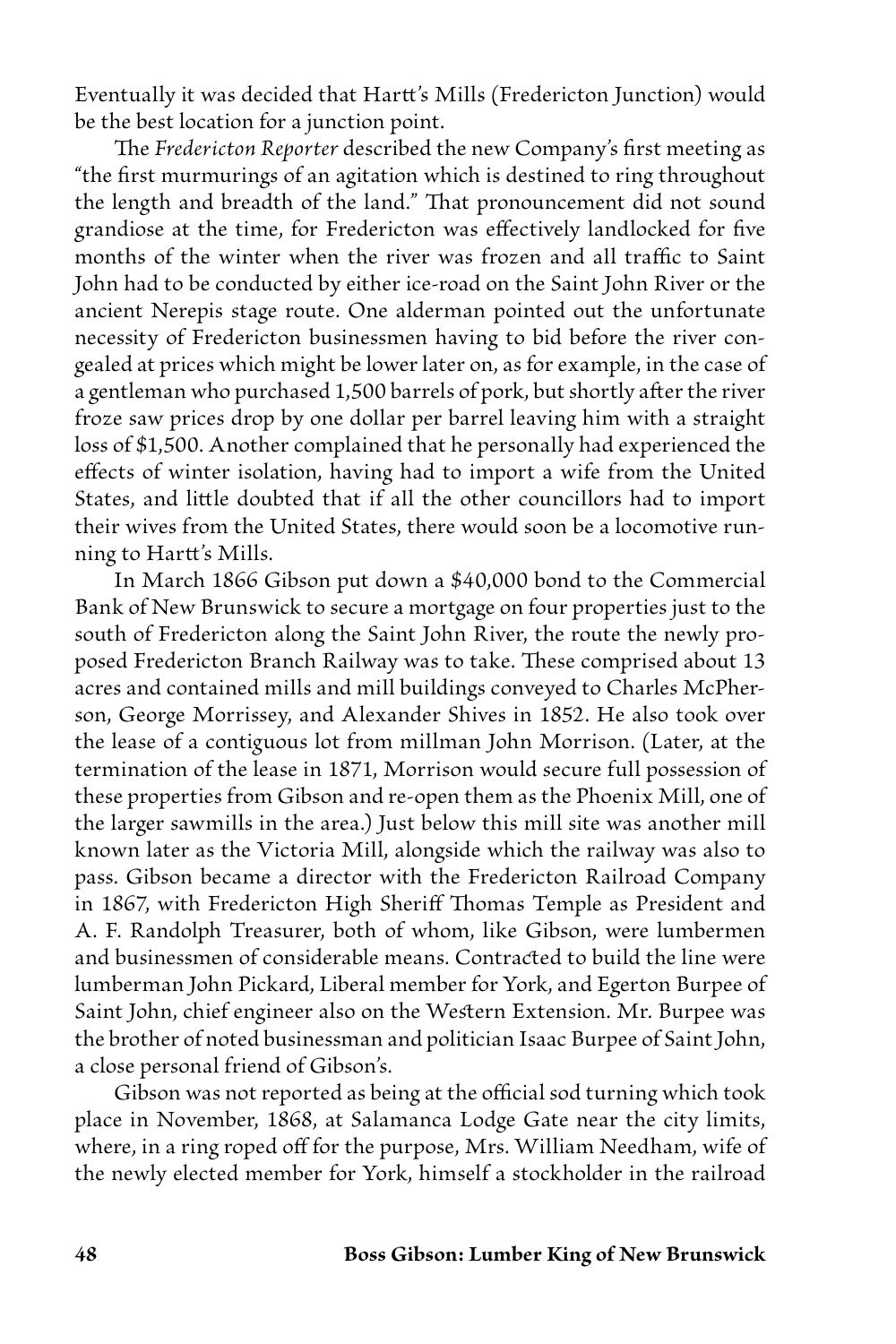Company, wielding a tiny spade, deposited the turf in an ornate mahogany wheelbarrow built specially for the event. Nor it seems was he at the following luncheon, where needless apologies were offered for the absence of wines, as just about all the members of the company were members of the Temperance Society. He no doubt read the "Song of the Fredericton Locomotive," which appeared in *Head Quarters* for November 4, 1868, and included the heartening promise that it would soon "bring you lumber from the woods, no matter how heavy or large / In quarter the time the tugs could do, and just at quarter the charge." He was definitely there for the grand opening of both railroads, the Fredericton Branch and Western Extension at City Camp in the fall of 1869, along with a bevy of shareholders, politicians and press from Fredericton, Saint John, St. Andrews, St. Stephen, Woodstock, Calais, Bangor and Portland, Maine. And he may well have been in Saint John for the grand celebratory banquet, featuring a trudge from the train station to the banquet hall through ankle-deep mud, French service and 50 waiters imported from Boston. If so, he would have been glad to return finally to Fredericton, two days later, after a near-death experience on the next morning's train home, when crossing a cutting partially washed out by rains the wheels of the baggage car came partly off the rails, requiring the car to be backed off the line, an alarm fire kindled, and the passengers returned to Saint John for an overnight.

The Fredericton Branch Railway and Western Extension were a great advance for businessmen and lumberman alike. Track conditions permitting, and the slight delay occasioned by a stage trip between the border and Mattawamkeag in Maine, to which the Americans had laid tracks earlier in the year, Frederictonians now had connection at all seasons of the year with "the outer world," as it was sometimes called, being able to leave Fredericton by the 9 am train, reach Bangor by 6 pm and Boston the next morning at 5:30 am; transact business and leave Boston at 8 in the evening, reaching Fredericton again at 4:30 the next day. Or within the country, to leave Fredericton at 8:30 in the morning, arrive in St. John by 3:45 in the afternoon, and be home that night. "What would our grandmothers have thought," declared the *Reporter*, "who used to spend a week or ten days on the 'voyage' between Fredericton and St. John?"

WELL BEFORE THE completion of these two railways, Gibson and his friends were looking north to the New Brunswick - Quebec border. At Rivièredu-Loup the Grand Trunk Railroad had its eastern-most terminus on the St. Lawrence River and was the closest point at which a New Brunswick railroad could connect with Quebec City or Montreal on an all-Canadian route. It was to Rivière-du-Loup that the St. Andrews and Quebec Rail-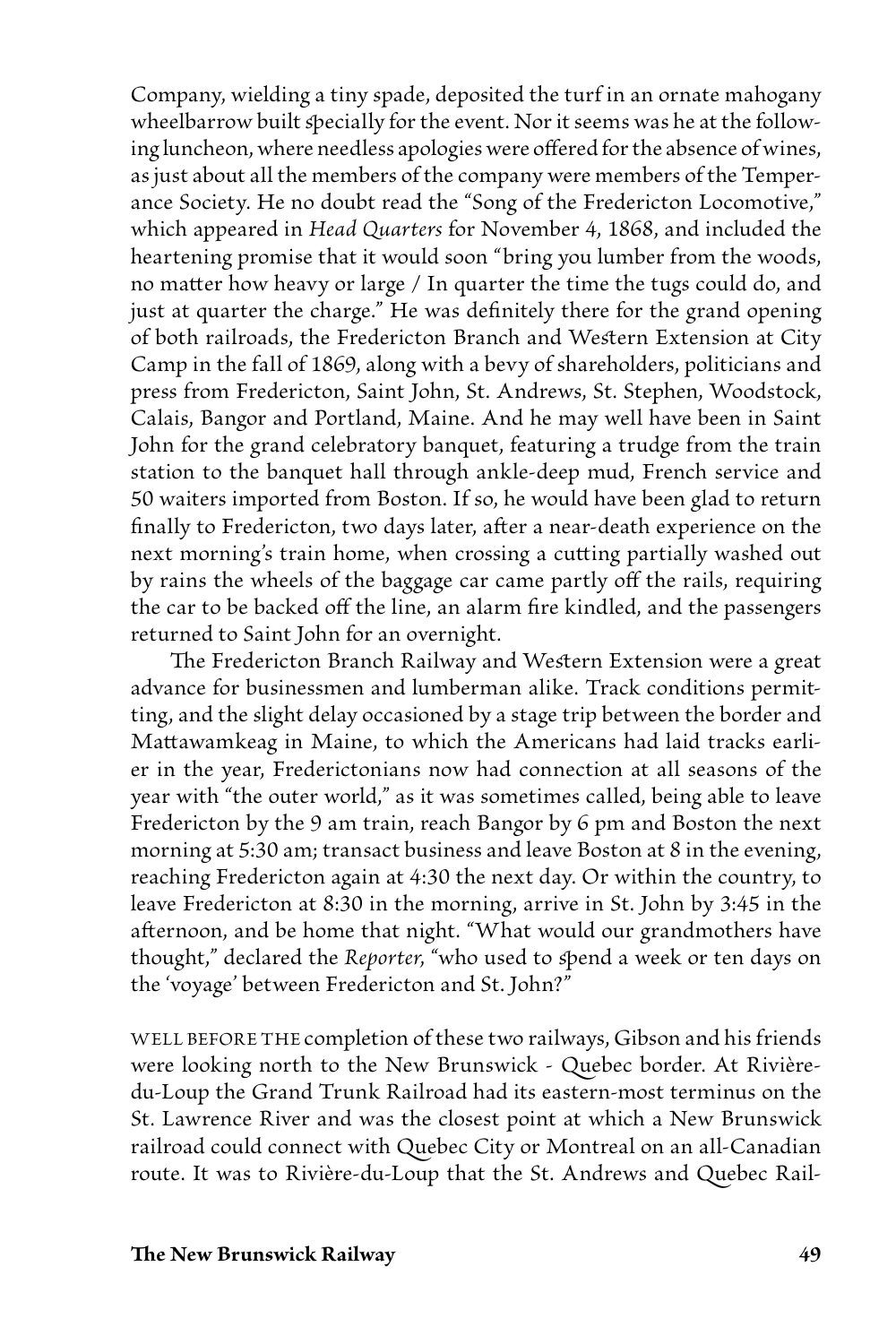## **Song of the Fredericton Locomotive**

Puff, puff, puff, through sleet and snow and rain, I whirl along my iron track, dragging a clattering train. I'll beat by many a measured mile, the fastest going steed, And yet so mild my mighty power, a child may check my speed. I want no fodder, no rest, no sleep, to aid me in my toil, But a drink of water, a log of wood, and a little drop of oil.

I'll bring you lumber from the woods, no matter how heavy or large, In quarter the time the tugs could do, and just at quarter the charge. I'll bring you poultry, cattle and fruit, from all the country round, And I'll lower the price of molasses and tea ever so much the pound. And a boon I'll be to the Dry Goods men - none of them now need fail, For I'll bring a crowd of country folks to every "Clearance Sale."

I'll bring each member of the House, from his homestead, right away To spend his time in lively debates, and his four dollars a day. I'll bring the lumbermen to town, to swarm each street and lane, And when they've squandered all - but the fare - I'll carry them back again. I'll bring the Halifax boys if you like, nor charge for a single ticket, To be challenged, and licked, "as they were before," at a friendly game of cricket.

I'll bring you news almost as fast as the telegraph can send, And the sweetest thing, in bonnets and skirts, including the Grecian Bend. I'll do no harm to man or beast, so Teamsters don't look blue, For I'll share your toil, like a brick as I am, and double your wages too. And Stage-coach Drivers, never say die, you'll meet with ample rewards, For every mother's son of you I'll choose for my special Guards.

And my whistle long, and loud, and shrill, shall wake this slumb'ring town, And rouse her sons from inert case, to strive for renown. And Trade will flourish, and extend, and wealth and fame pursue Your labours, if with manly zeal you emulate the few Whose enterprising spirit sought my aid, and my opinion, And I foretold your town would be the first in the Dominion. - Oromocto

> *Head Quarters* Nov 4, 1868